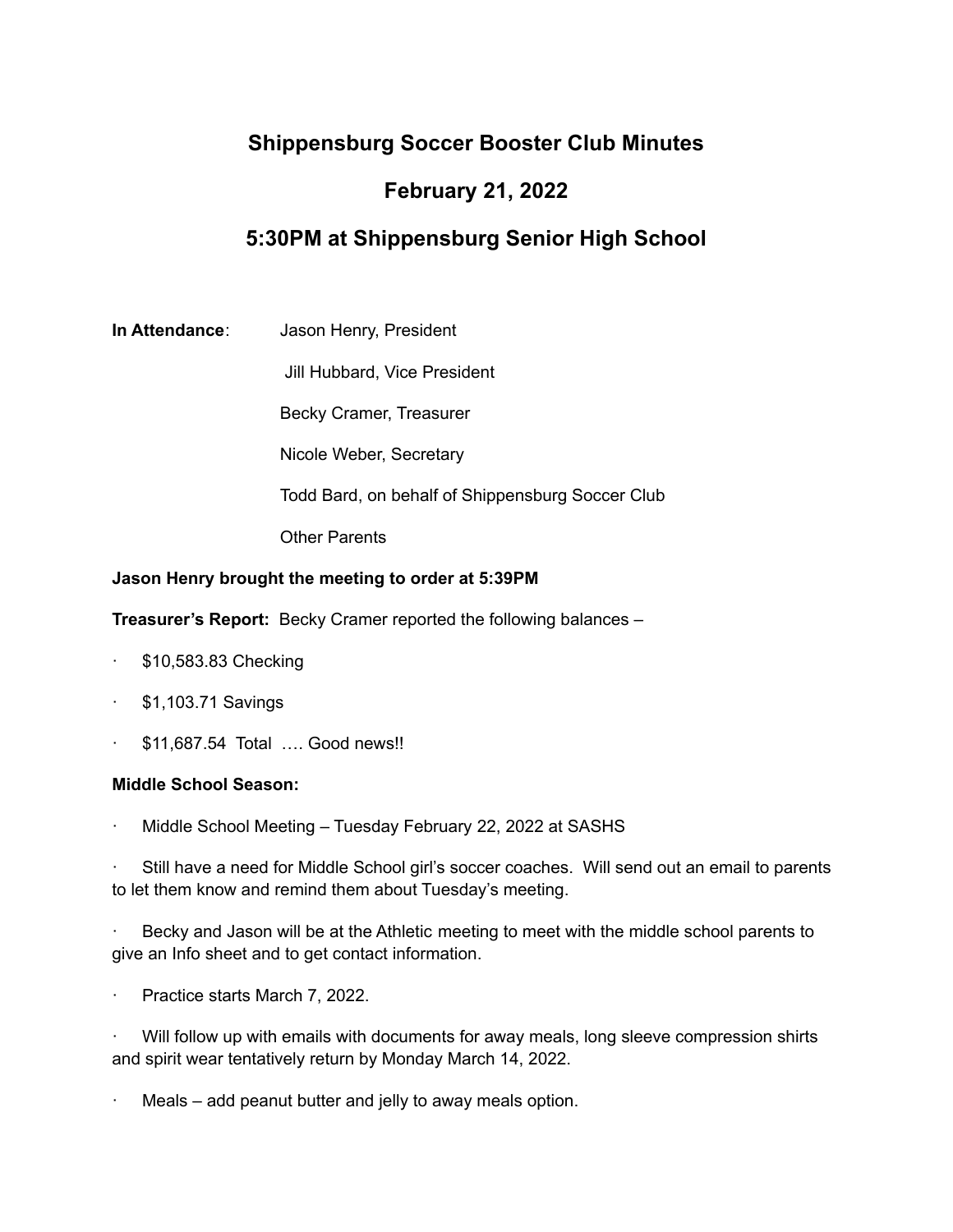· Compression shirts – Optional but must have the exact colors if wearing shirts underneath jerseys. Decided to go with the \$9.50 wicking shirt.

Spirit Wear – No new designs. Send link to all groups and add to Facebook.

· Concessions – Still considering, will discuss at March's meeting. Assign or not to assign parents to concession stand. Will look at game schedule and decide when to have the concession stands

· Nicole will update Google Doc with middle school names once we receive middle school roosters.

## **Fair:**

- Keep same menu? At a minimum we would like to add pork nachos to the hot side.
- Jason is to keep on top of the Fair meeting when we need to request food changes.

## **Summer Camps:**

Still looking at options for both girls and boys high school teams.

· Connect with Athletic Dept and girl's coaches to get emails about any upcoming camp opportunities.

## **Additional Business Items:**

## **Discussion on Items to "Throw Out" at Games:**

- Work with Creative Engraving for Soccer towels, t shirts
- Youth Night, Towel nights, small foam soccer balls
- Youth Night to have students kick a goal

Pink socks in October and collection for Breast Cancer or support a local person who may be battling Cancer.

## **Senior Gifts and Banners:**

- Need to order blankets earlier next year
- Discussion on where to hang up senior pictures

## **Shippensburg Club Soccer Needs:**

 $\cdot$  High School students interesting in coaching starts the 2<sup>nd</sup> week of April